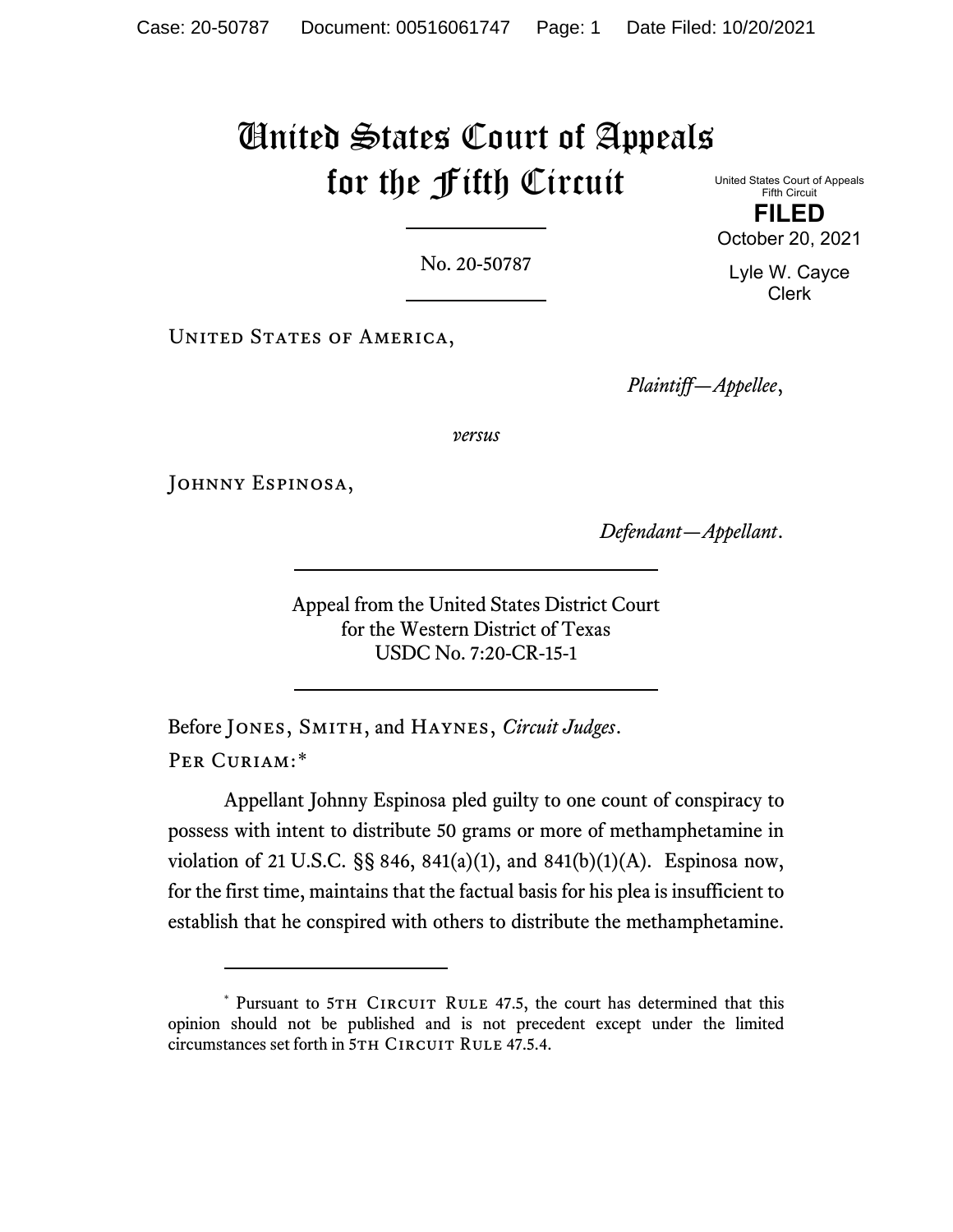We disagree; the factual basis is sufficient to support Espinosa's conspiracy charge. The judgment of the district court is AFFIRMED.

#### $\mathbf{I}$ . **Background**

Detectives with the Midland, Texas Police Department received information from a cooperating source in October 2019 indicating that Appellant Johnny Espinosa was distributing methamphetamine. The detectives gave their source \$600 to purchase methamphetamine from Espinosa as part of a controlled buy. Espinosa agreed to sell the source two ounces (approximately 56 grams) of methamphetamine.<sup>[1](#page-1-0)</sup> But, when the source arrived at Espinosa's home to complete the transaction, Espinosa explained that he could only provide 42 grams and would have the other half ounce (approximately 14 grams) later. The source arranged another controlled buy from Espinosa in December 2019 and once again purchased 42 grams of methamphetamine. Espinosa also unsuccessfully tried to sell the source a shotgun.

Law enforcement officers executed a search warrant at Espinosa's residence in December 2019, shortly after the second sale. They found "two firearms, plastic baggies, cutting agents, and digital scales." The government filed a criminal complaint against Espinosa several days later for "knowingly and intentionally possess[ing] a quantity of methamphetamine with the intent to distribute" in violation of 21 U.S.C.  $\S$  841(a)(1). A grand jury then indicted Espinosa in January 2020 on one count of conspiracy to possess with intent to distribute 50 grams or more of methamphetamine in violation of

<span id="page-1-0"></span><sup>&</sup>lt;sup>1</sup> The "average [methamphetamine] addict would generally use only about a quarter of a gram in order to 'stay up for the day.' Since one ounce contains 28.35 grams . . . ounce-quantity purchases [are] the equivalent of purchasing around 113 daily doses for an average user." *United States v. Sturgill*, 761 F. App'x 578, 586 (6th Cir. 2019).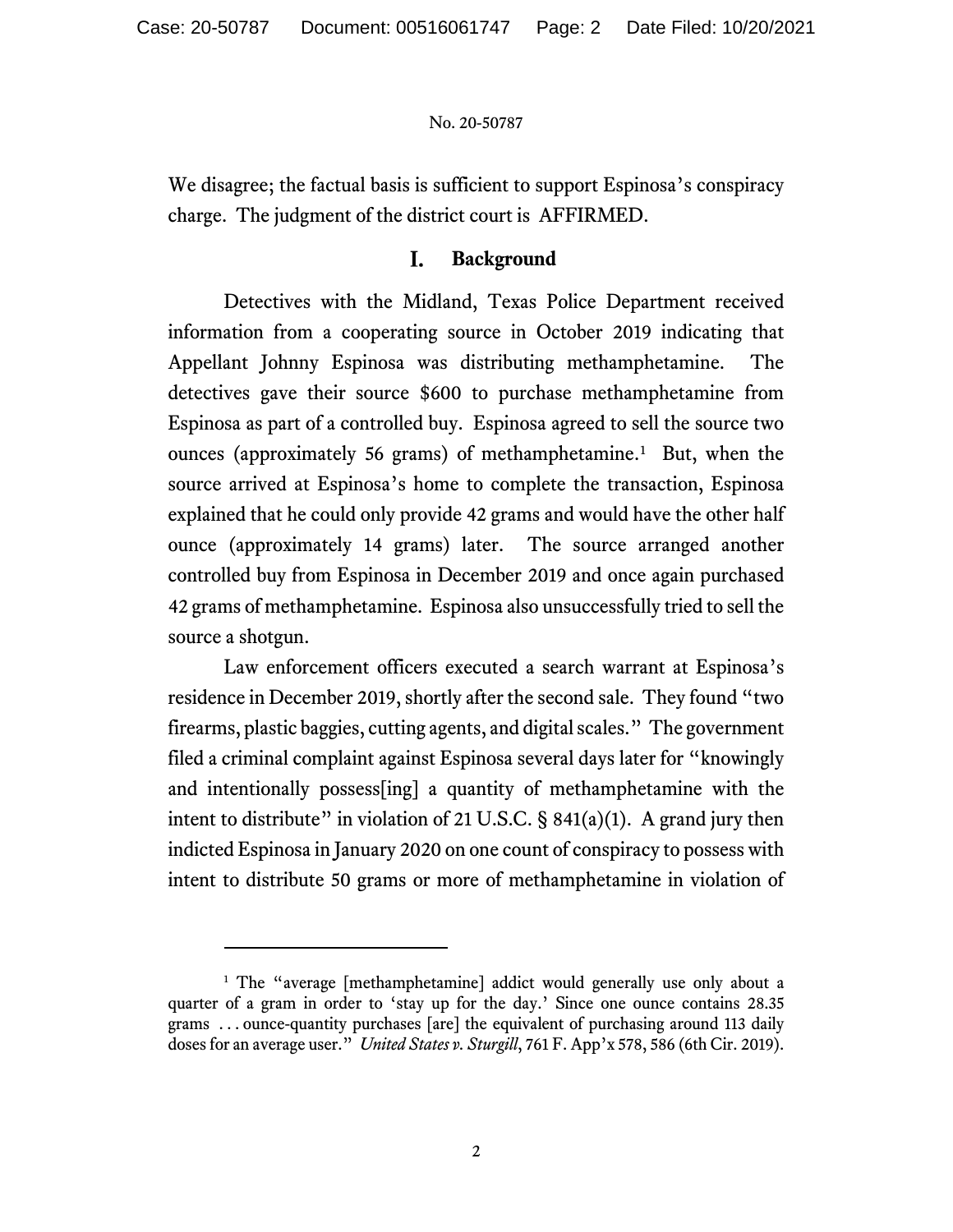[2](#page-2-0)1 U.S.C. §§ 846, 841(a)(1), and (b)(1)(A).<sup>2</sup> Espinosa signed a written plea agreement in February 2020. By doing so, Espinosa specifically affirmed that his attorney explained "all of the elements of the offense(s) to which [he entered] a plea of guilty." He also admitted that "he conspired with others to distribute and possess with intent to distribute fifty grams or more of actual methamphetamine."

After signing the plea agreement, Espinosa appeared before a magistrate judge and formally entered a plea of guilty. Espinosa also confirmed that he understood the plea agreement and agreed with its terms. He then reaffirmed that the facts set out in the plea agreement were "accurate, true[,] and correct[.]"After determining that Espinosa was "competent to stand trial . . ." and that his plea was "freely, knowingly and voluntarily made[,]" the magistrate judge recommended that the district court accept Espinosa's guilty plea. The district court then adopted the magistrate judge's findings and recommendation without objection and accepted the guilty plea.

The probation office prepared a presentence investigation report (PSR) that calculated a sentencing guideline range of 121 to 151 months based on a total offense level of 29 and a criminal history category of IV. Espinosa has three drug-related convictions, ranging from possession to delivery of a controlled substance. [3](#page-2-1) The district court adopted the PSR and its application of the guidelines. It then sentenced Espinosa to a term of 141 months imprisonment and five years of supervised release. In doing so, the district court repeatedly emphasized Espinosa's extensive criminal history. Espinosa did not challenge the adequacy of the factual basis for his guilty plea

<span id="page-2-1"></span><span id="page-2-0"></span><sup>&</sup>lt;sup>2</sup> It is unclear why Espinosa was indicted for conspiracy to possess with intent to distribute rather than for distribution alone as indicated in the original criminal complaint.

<sup>&</sup>lt;sup>3</sup> A number of other drug-related charges against him were dismissed.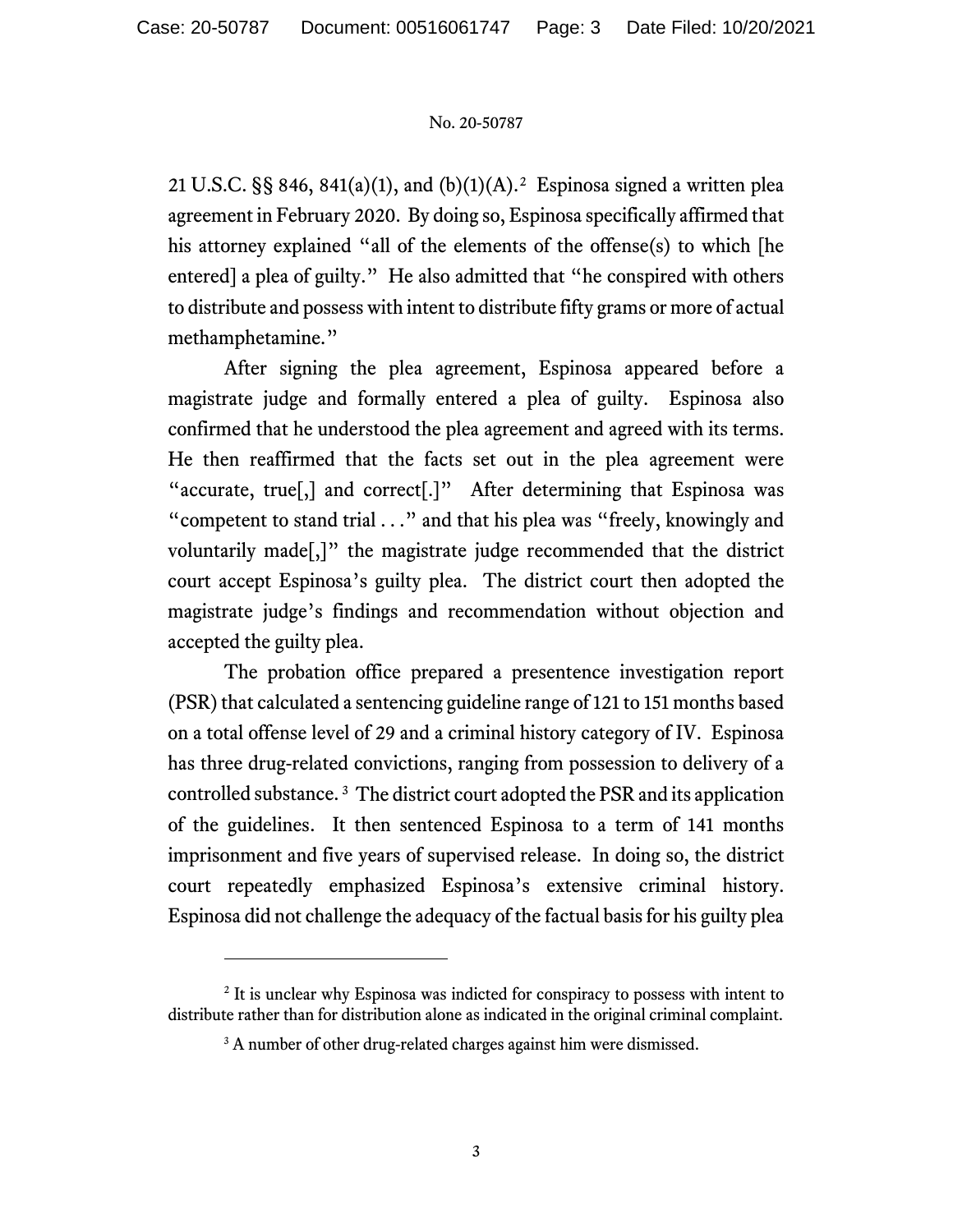in district court, but he did timely appeal on that basis. He contends that the district court plainly erred because the record does not provide "a sufficient basis to support the crime of conspiracy to distribute methamphetamine." And he further argues that the alleged error affected his substantial rights.

#### II. **Standard of Review**

"This court reviews guilty pleas for compliance with Rule 11 [of the Federal Rules of Criminal Procedure], usually under the clearly erroneous standard." *United States v. Escajeda*, 8 F.4th 423, 426 (5th Cir. 2021) (citing *United States v. Garcia-Paulin*, 627 F.3d 127, 130-31 (5th Cir. 2010)). "But 'when the defendant does not object to the sufficiency of the factual basis of his plea before the district court—instead raising for the first time on appeal . . . our review is restricted to plain error.'" *Escajeda*, 8 F.4th at 426 (quoting *United States v. Nepal*, 894 F.3d 204, 208 (5th Cir. 2018)) (alteration in original). "To establish eligibility for plain-error relief, a defendant must" demonstrate that (1) the district court committed an error; (2) the error was plain; and (3) the error affected his substantial rights. *Greer v. United States*, 141 S. Ct. 2090, 2096 (2021) (internal quotations and citations omitted). A defendant's substantial rights are generally only affected if there is "a reasonable probability that, but for the error, the outcome of the proceeding would have been different*.*" *Id*. (quoting *Rosales-Mireles v. United States*, 138 S. Ct. 1897, 1904-05 (2018)). Once a defendant satisfies those three requirements, "an appellate court may grant relief if it concludes that the error had a serious effect on 'the fairness, integrity or public reputation of judicial proceedings.'" *Greer*, 141 S. Ct. at 2096-97 (quoting *Rosales-Mireles*, 138 S. Ct. at 1905).

"[T]he burden of establishing entitlement to relief for plain error is on the defendant claiming it, and . . . that burden should not be too easy for defendants [to overcome] . . . ." *United States v. Dominguez Benitez*,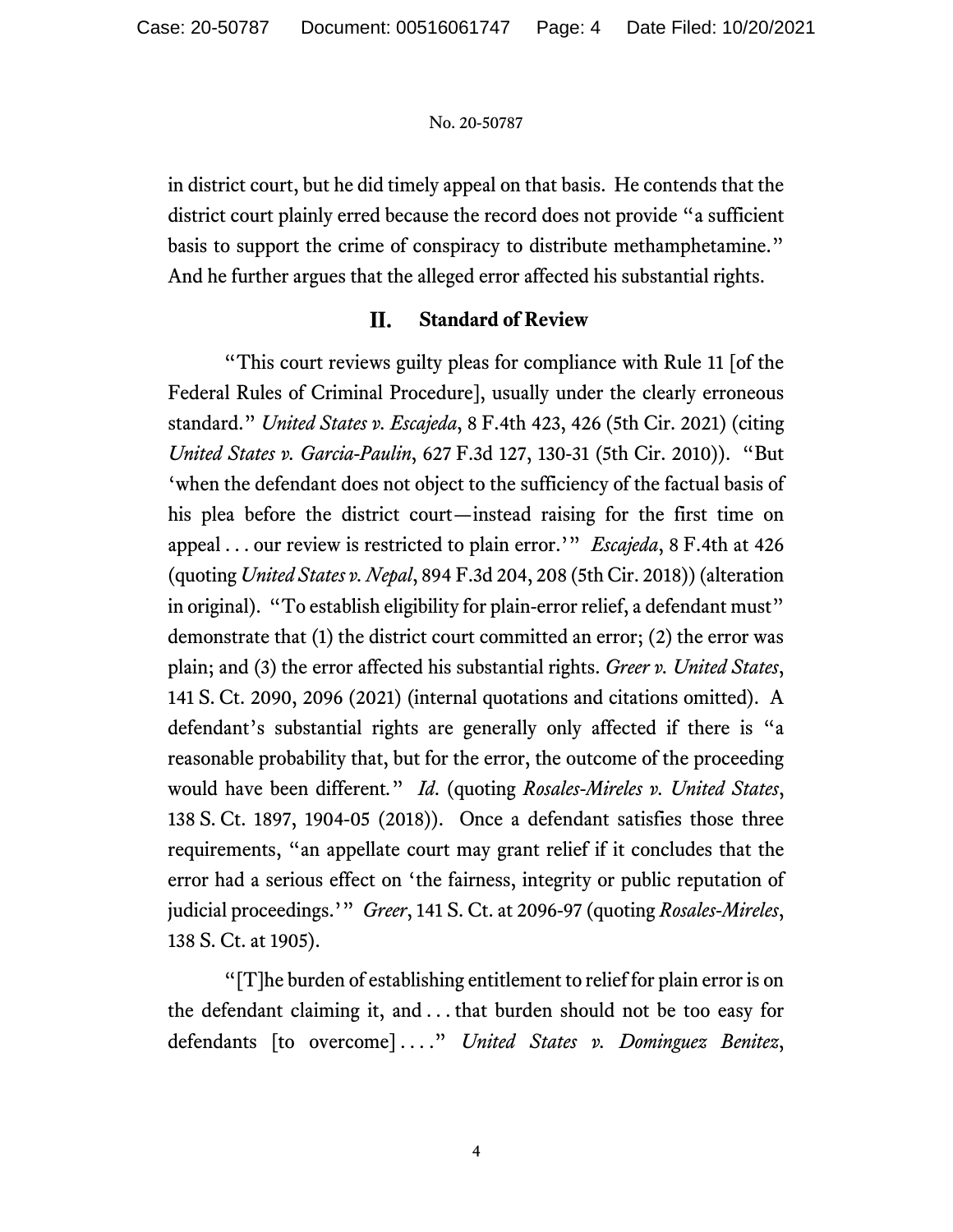542 U. S. 74, 82, 124 S. Ct. 2333, 2339 (2004). Put another way, "[s]atisfying all four prongs of the plain-error test 'is difficult.'" *Greer* , 141 S. Ct. at 2097 (quoting *Puckett v. United States*, 556 U. S. 129, 135, 129 S. Ct. 1423, 1429 (2009)). In determining whether the defendant has met his burden, this Court "examin[es] the entire record for facts supporting the guilty plea and draw[s] reasonable inferences from those facts to determine whether the conduct to which the defendant admits satisfies the elements of the offense charged." *Escajeda*, 8 F.4th at 426 (citing *Nepal*, 894 F.3d at 208).

#### III. **Discussion**

The first prong of plain error analysis inquires whether the factual record supports Espinosa's commission of the charged crime. Guilty pleas must comply with Rule 11 of the Federal Rules of Criminal Procedure. *United States v. Castro-Trevino*, 464 F.3d 536, 540 (5th Cir. 2006) (citations omitted). Rule  $11(b)(3)$  requires courts to ascertain whether "there is a factual basis for the plea." "The factual basis for a guilty plea must be in the record and sufficiently specific to allow the court to determine whether the defendant's conduct is within the ambit of the statute's prohibitions." *United States v. Broussard*, 669 F.3d 537, 546 (5th Cir. 2012) (internal quotations and citations omitted). Thus, "the district court must compare: (1) the conduct to which the defendant admits; and (2) the elements of the offense charged in the indictment." *Id.* The district court plainly errs when the admitted conduct does not satisfy the offense elements.

"To prove a drug conspiracy, the government must show (1) an agreement between two or more persons to violate narcotics laws; (2) knowledge of the agreement; and (3) voluntary participation in the agreement." *Escajeda*, 8 F.4th at 426 (citations omitted). This court recognizes that "a single buy-sell agreement cannot constitute a conspiracy under the 'buyer-seller' exception—a rule that 'shields mere acquirers and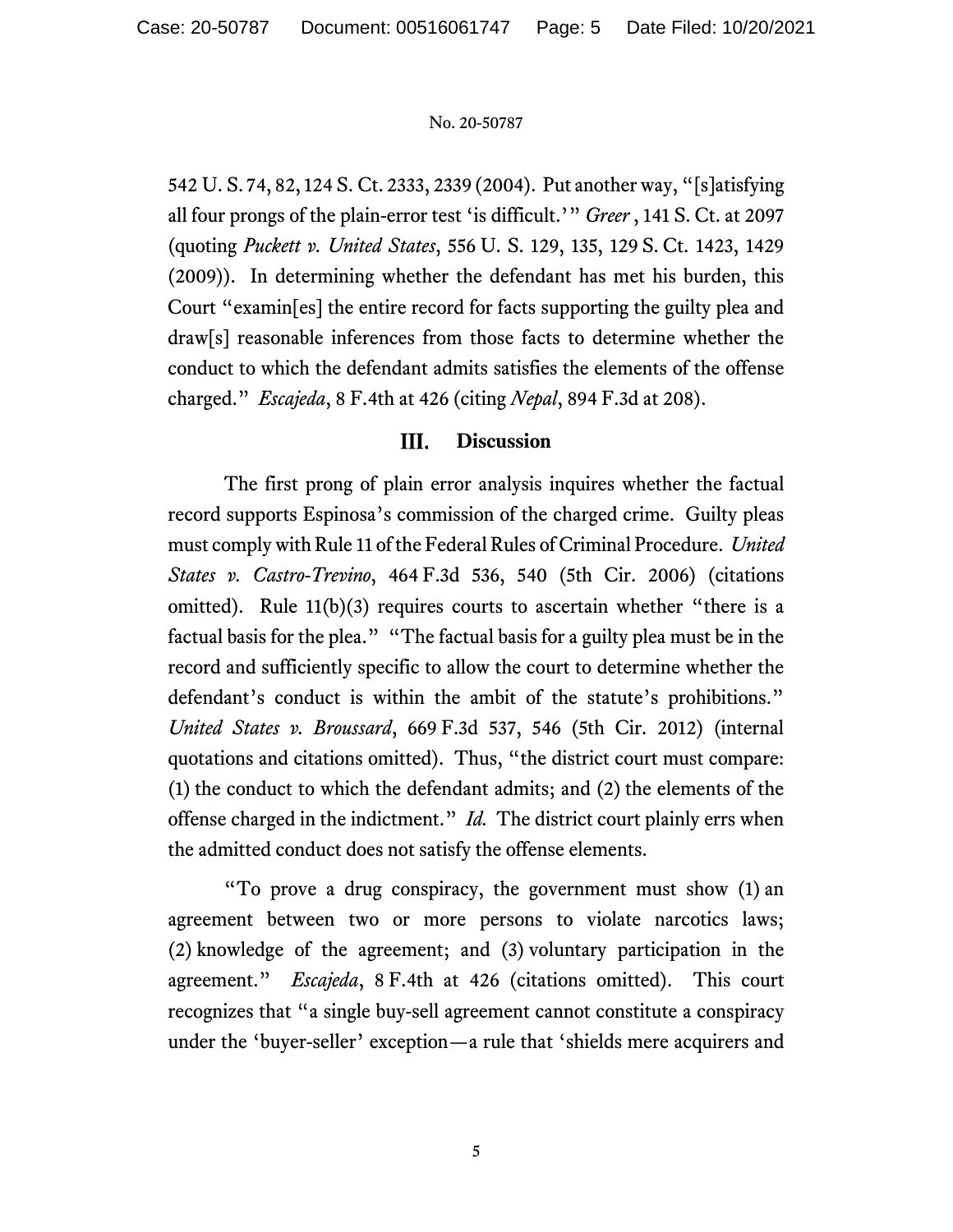street-level users . . . from the more severe penalties reserved for distributors.'" *Escajeda*, 8 F.4th at 426 (quoting *United States v. Delgado*, 672 F.3d 320, 333 (5th Cir. 2012) (en banc)). But this exception does not apply to defendants who, like Espinosa, make *two sales* to government informants. *Escajeda*, 8 F.4th at 426. Nonetheless, "an 'agreement' with a government informant cannot be the basis for a conspiracy conviction because the informant does not share the requisite criminal purpose." *Escajeda*, 8 F.4th at 426 (quoting *Delgado*, 672 F.3d at 341). The two controlled buys therefore cannot prove that Espinosa was involved in a conspiracy.

The factual basis supporting Espinosa's guilty plea is nevertheless sufficient because it includes ample circumstantial evidence of his involvement in a drug distribution conspiracy. "A drug distribution conspiracy agreement—and the conspiracy itself—may be 'tacit' and inferred from 'circumstantial evidence,' 'presence,' and 'association.'" *Escajeda*, 8 F.4th at 427 (quoting *United States v. Akins*, 746 F.3d 590, 604 (5th Cir. 2014) and *United States v. Crooks*, 83 F.3d 103, 106 (5th Cir. 1996)). A comparison between the circumstantial evidence here and the evidence highlighted by the court in *United States v. Escajeda* is instructive. 8 F.4th at 425, 427. There, officers searched the defendant's home and found "100 grams of cocaine . . . . a Glock, ammunition, and over \$6,000 in cash." *Id.* at 425. The court determined that there was "plenty of circumstantial evidence of [the defendant's] involvement in a drug distribution conspiracy . . . ." before emphasizing that "sizeable amounts of cash, large quantities of drugs, and the presence of weapons have all served as proof for drug conspiracy charges in this court's caselaw."[4](#page-5-0) *Id.* at 427 (citations omitted). Here,

<span id="page-5-0"></span><sup>4</sup> The defendant in *Escajeda* also "admitted that he had been selling between four and five ounces of cocaine per week  $\dots$ ." for about a year, that "he had not had a job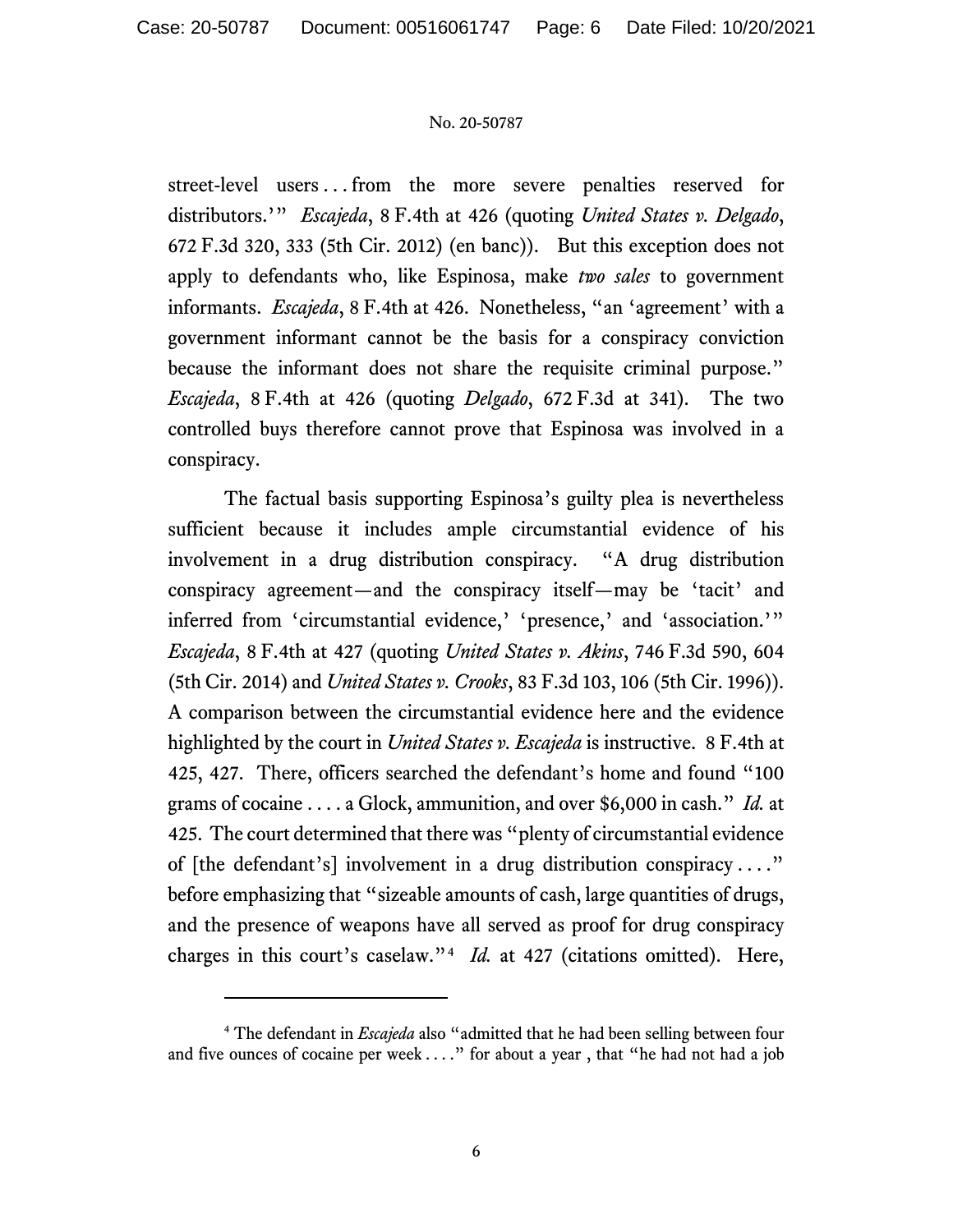officers found "two firearms, plastic baggies, cutting agents, and digital scales" at Espinosa's residence. While they did not find any drugs, officers knew Espinosa could obtain more methamphetamine based on his own statements to the confidential source. [5](#page-6-0) Thus, like the defendant in *Escajeda*, the factual basis supporting Espinosa's guilty plea is sufficient.

To conclude that the factual basis supporting Espinosa's guilty plea is deficient would undermine the longstanding tradition of holding defendants to their sworn testimony. Espinosa admitted in his plea agreement that "he conspired with others to distribute and possess with intent to distribute fifty grams or more of actual methamphetamine." He then reaffirmed this admission under oath at a hearing. But Espinosa now contends that "[t]here is nothing to support the existence of a plan between Espinosa and anyone else to distribute the drugs." "This Court 'generally will not allow a defendant to contradict his testimony given under oath at a plea hearing.'" *United States v. Smith*, 945 F.3d 860, 863 (5th Cir. 2019) (quoting *United States v. McDaniels*, 907 F.3d 366, 371 (5th Cir. 2018)); *see also United States v. Strother*, 458 F.2d 424, 426 fn. 3 (5th Cir. 1972). To allow such contradictions, "there must be independent indicia of the likely merit of the petitioner's contentions, and mere contradiction of his statements at the guilty plea hearing will not carry his burden." *United States v. Raetzsch*, 781 F.2d 1149, 1151 (5th Cir. 1986). "This requires 'specific factual

outside of cocaine distribution for the last six or seven years[,] and that the cash the officers found was from narcotics sales." 8 F.4th at 425. While Espinosa did not say anything similar, this difference alone does not meaningfully distinguish him from the defendant in *Escajeda*. Indeed, Espinosa's lengthy criminal history provides a similar basis for inferring motive, intent, and lack of mistake in this drug distribution conspiracy.

<span id="page-6-0"></span><sup>&</sup>lt;sup>5</sup> While the controlled buys themselves cannot prove that Espinosa was involved in a conspiracy, no binding authority suggests that *information* conveyed by the seller during the buys cannot be used for that purpose.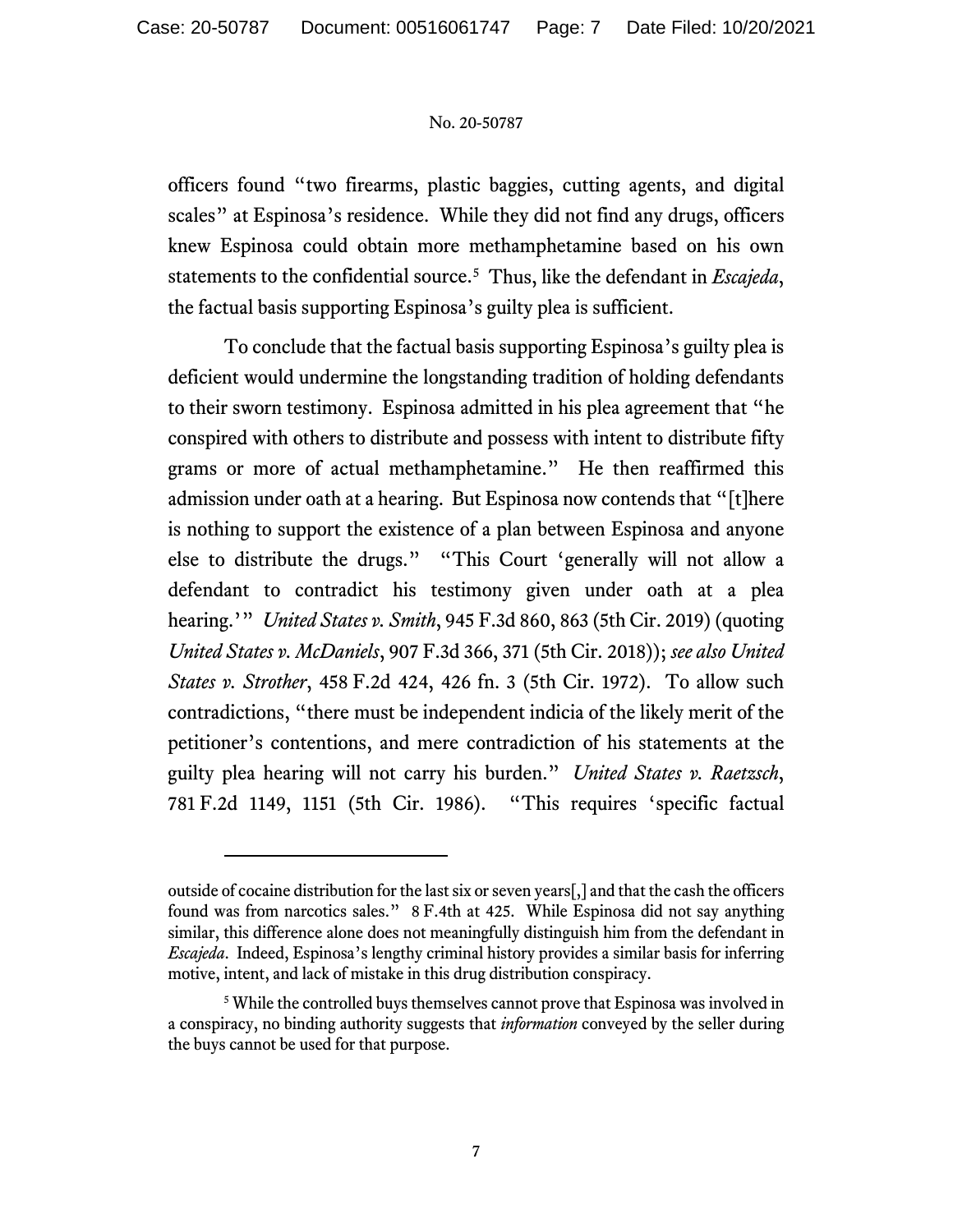allegations,' typically 'supported by the affidavit of a reliable third person.'" *Smith*, 945 F.3d at 863 (quoting *United States v. Fuller*, 769 F.2d 1095, 1099 (5th Cir. 1985)). Espinosa has not provided any evidence contradicting his several sworn admissions of conspiring to possess and distribute methamphetamine. We hold him to his sworn statements.

Even assuming, contrary to the foregoing, that the district court plainly erred by accepting Espinosa's guilty plea, the error would not have affected his substantial rights. Again, a defendant's substantial rights are generally only affected if there is "a reasonable probability that, but for the error, the outcome of the proceeding would have been different." *Greer*, 141 S. Ct. at 2096 (quoting *Rosales-Mireles*, 138 S. Ct. at 1904-05). Espinosa argues that his substantial rights were affected because he did not benefit from his plea bargain and because the conspiratorial aspect of his plea negatively affected his sentence. The first argument fails because, in exchange for his plea, the Government recommended that Espinosa receive "a three-level reduction for acceptance of responsibility." This reduction was reflected in the calculation of Espinosa's total offense level. The second argument also fails because Espinosa has not demonstrated that the district court imposed a higher sentence based on the conspiracy offense. The district court never even used the word conspiracy or any variation thereof during sentencing. To the contrary, it was primarily concerned with Espinosa's lengthy criminal history involving drugs. Espinosa has not shown that, but for the alleged error, there was a reasonable probability he would not have entered his guilty plea and would have gone to trial. Absent such a showing, his substantial rights were not affected.

Espinosa also unsuccessfully argues that a factual sufficiency error necessarily "violates a defendant's substantial rights . . . ." by citing *Garcia-Paulin*, 627 F.3d at 134. But *Garcia-Paulin* is inapposite because there,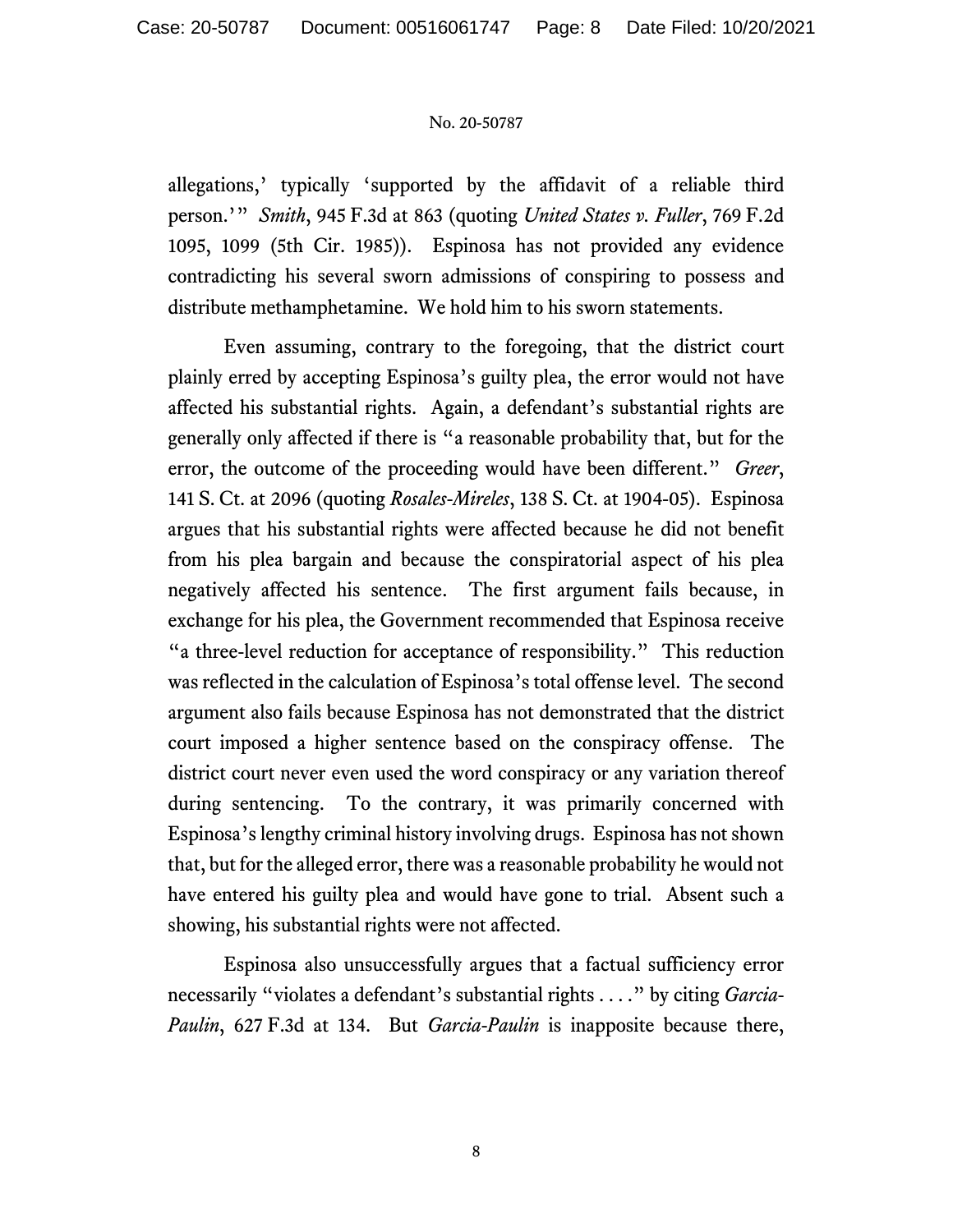"[n]othing in the factual basis" supported the defendant's convictions. *Id*. at 133. Espinosa thus mistakenly equates *no* factual basis with an *insufficient* factual basis. Here, circumstantial evidence supports the factual basis for Espinosa's conviction. In any event, when "error by the district court is subject to reasonable dispute . . . . that is not plain error." *Broussard*, 669 F.3d at 550 (citing *Puckett*, 556 U.S. at 135, 129 S. Ct. at 1429).

Moreover, Espinosa's substantial rights were not affected because he claims he should have been convicted for distribution, which he admitted, rather than conspiracy. But both crimes result in the same penalty range. Espinosa pled guilty to conspiracy to possess with intent to distribute 50 grams or more of methamphetamine in violation of 21 U.S.C. §§ 846, 841(a)(1), and 841(b)(1)(A). 21 U.S.C. § 846 provides that "[a]ny person who attempts or *conspires to commit any offense* defined in this subchapter *shall be subject to the same penalties as those prescribed for the offense* . . . ." Espinosa expressly admitted to distributing more than 50 grams of methamphetamine in violation of 21 U.S.C. §  $841(b)(1)(A)(viii)$ , and a sufficient factual basis in the record supports his admission. The government confirms that:

[under] 21 U.S.C.  $\S$  841(b)(1)(B) [punishment for a violation involving] 5 grams or more of methamphetamine provided for imprisonment of five to 40 years for distribution of five grams or more of actual methamphetamine. [And] Espinosa's prior conviction for possession with intent to distribute methamphetamine . . . could have increased that range to 10 years to life, the same punishment range as the conspiracy to which he pled guilty, 21 U.S.C.  $\S$  841(b)(1)(A).

There is no indication the district court would have imposed a different sentence if Espinosa had pled guilty to distributing methamphetamine outside of a conspiracy.